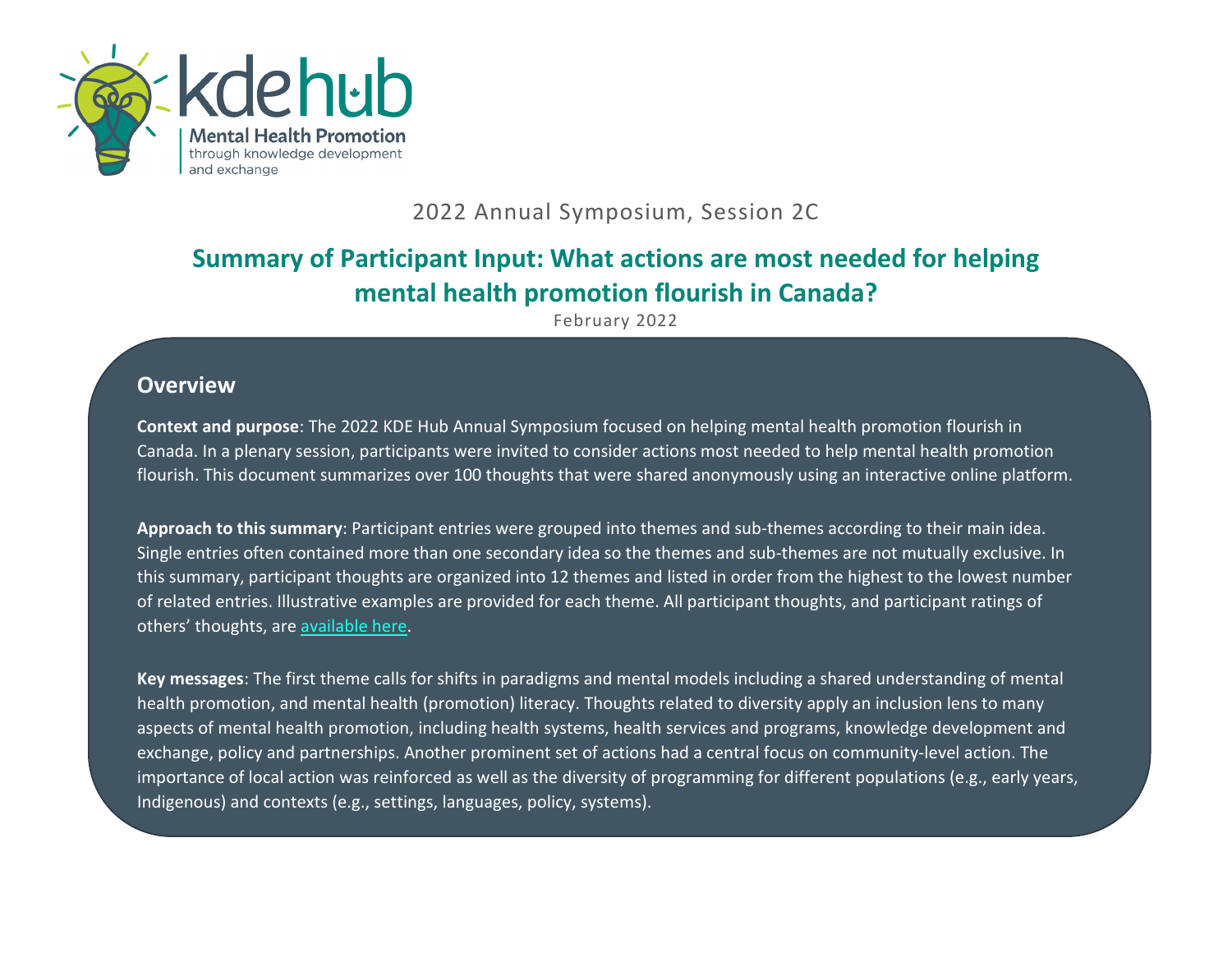| Theme (# of thoughts)                                                                        | <b>Sub-themes</b>                                                                                                                                                                                                                                                                                                                                                                                                                                                                                                                                                                                                                                                                                                                                                                                                                                                                                 | <b>Examples</b>                                                                                                                                                                                                                                                                                                                                                                                                                                                                                                                                                                                                                                                                                                                                                                                                                                                                                                                                                                                                                                                                                                                                            |
|----------------------------------------------------------------------------------------------|---------------------------------------------------------------------------------------------------------------------------------------------------------------------------------------------------------------------------------------------------------------------------------------------------------------------------------------------------------------------------------------------------------------------------------------------------------------------------------------------------------------------------------------------------------------------------------------------------------------------------------------------------------------------------------------------------------------------------------------------------------------------------------------------------------------------------------------------------------------------------------------------------|------------------------------------------------------------------------------------------------------------------------------------------------------------------------------------------------------------------------------------------------------------------------------------------------------------------------------------------------------------------------------------------------------------------------------------------------------------------------------------------------------------------------------------------------------------------------------------------------------------------------------------------------------------------------------------------------------------------------------------------------------------------------------------------------------------------------------------------------------------------------------------------------------------------------------------------------------------------------------------------------------------------------------------------------------------------------------------------------------------------------------------------------------------|
| Actions to shift<br>paradigms and mental<br>models around mental<br>health and wellness (33) | Make society-level shifts in the way we think<br>$\bullet$<br>of mental health, wellness, and how to<br>promote mental health<br>Actions include:<br>$\bullet$<br>De-stigmatize and promote<br>$\circ$<br>conversations around mental health;<br>facilitate multiple ways of entering<br>conversations about mental health to<br>ensure cultural sensitivity and safe<br>spaces<br>Increase mental health and mental<br>$\Omega$<br>health promotion literacy across<br>sectors (e.g., mental health and illness<br>are not the same thing)<br>Build a shared understanding of<br>$\Omega$<br>mental health promotion and its<br>relationship with structural<br>determinants of health<br>Identify mental health and mental<br>health promotion 'champions' -<br>influential individuals who raise<br>awareness about these topics<br>Communicate the value of upstream<br>$\circ$<br>approaches | (translated) Speak freely, often, and at all times about mental<br>$\bullet$<br>health. Repeat in all tones that there is no health without sanity.<br>Talking about it in all settings, with and within diverse groups<br>reinforces the key message that there is no health without<br>mental health.<br>Open recognition that self-care cannot always solve and improve<br>$\bullet$<br>mental health issues; Because it is often the environment's<br>structure that imposes stress, burnout, lack of control, over-work<br>A collective, shared openness to making things better for<br>$\bullet$<br>everyone: individuals, communities, and the country as a whole.<br>We need dedicated national leaders of mental health promotion<br>$\bullet$<br>who are experienced, respected and knowledgeable and who<br>have mechanisms for being heard across the country mental<br>health promotion is still poorly understood within the public, and<br>we need to find ways to have it become part of the ongoing<br>dialogue in various environments.<br>Public cultural shift as to how mental health promotion will<br>benefit our 'thought economy' |
| Actions to increase<br>diversity and inclusivity<br>of perspectives (18)                     | Engage diverse perspectives, cultures, and<br>$\bullet$<br>worldviews as part of mental health<br>promotion strategies and approaches<br>Use models of co-creation/co-design<br>$\bullet$<br>Amplify voices of groups that are at risk of<br>$\bullet$<br>being marginalized                                                                                                                                                                                                                                                                                                                                                                                                                                                                                                                                                                                                                      | We must have a diverse group of people and ideas to be centered<br>$\bullet$<br>in the work to help mental health promotion flourish in Canada.<br>Those with decision making ability have made assumptions about<br>what is needed. Be receptive and validate all voices when<br>creating a plan.                                                                                                                                                                                                                                                                                                                                                                                                                                                                                                                                                                                                                                                                                                                                                                                                                                                         |

## *What actions are most needed for helping mental health promotion flourish in Canada?*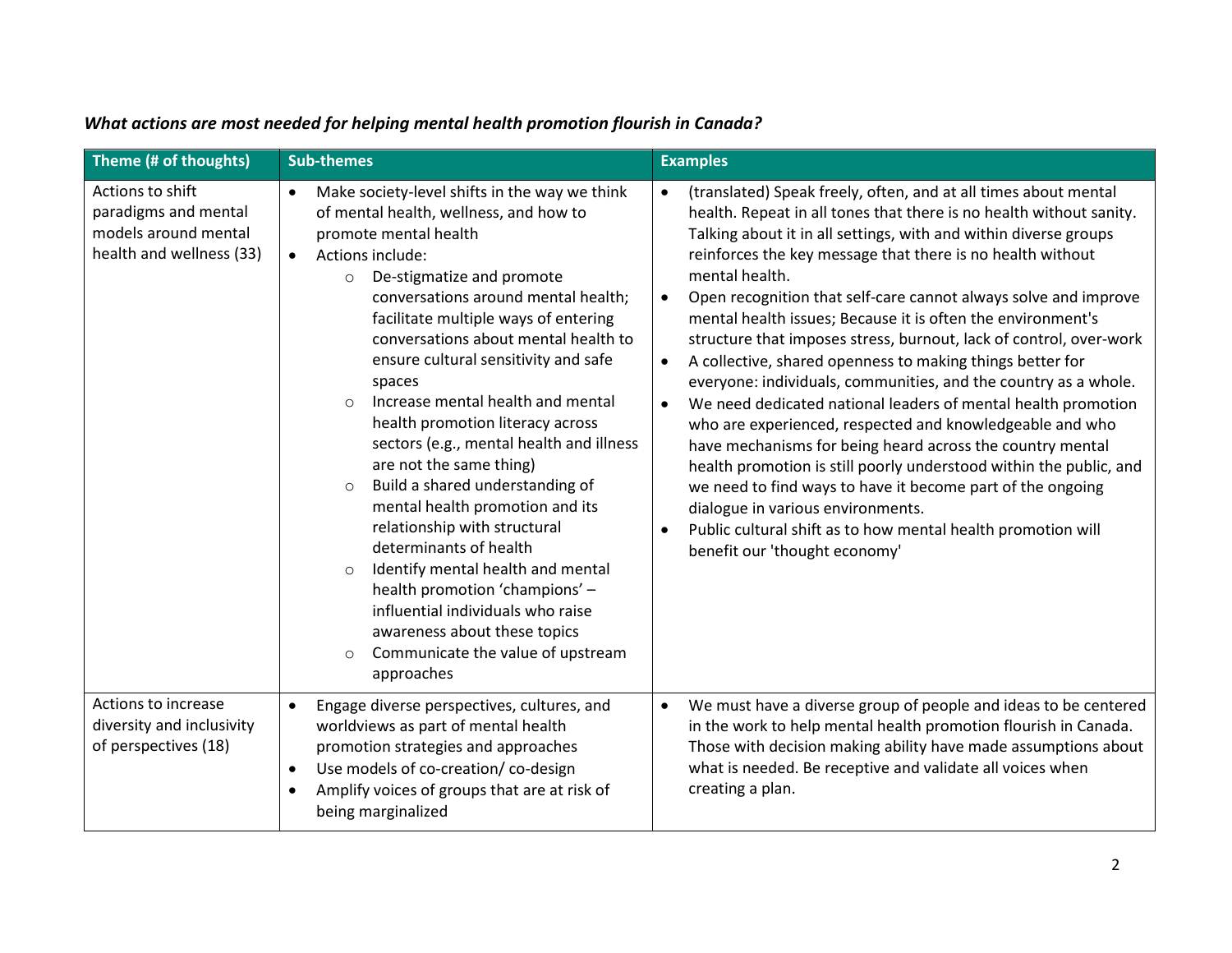| Theme (# of thoughts)                                                                        | <b>Sub-themes</b>                                                                                                                                                                                                                                                                                                                                                                                            | <b>Examples</b>                                                                                                                                                                                                                                                                                                                                                                                                                                                                                                                                                                                                                                                                                                                                                                                                                                                                                                                                                                                                                                               |
|----------------------------------------------------------------------------------------------|--------------------------------------------------------------------------------------------------------------------------------------------------------------------------------------------------------------------------------------------------------------------------------------------------------------------------------------------------------------------------------------------------------------|---------------------------------------------------------------------------------------------------------------------------------------------------------------------------------------------------------------------------------------------------------------------------------------------------------------------------------------------------------------------------------------------------------------------------------------------------------------------------------------------------------------------------------------------------------------------------------------------------------------------------------------------------------------------------------------------------------------------------------------------------------------------------------------------------------------------------------------------------------------------------------------------------------------------------------------------------------------------------------------------------------------------------------------------------------------|
|                                                                                              |                                                                                                                                                                                                                                                                                                                                                                                                              | locate voices that are not heard in health promotion programs to<br>$\bullet$<br>avoid emphasizing gaps and missing the goal of mental health HP<br>Establishing comfortable mental wellness environments that are<br>$\bullet$<br>co-created with those using the services; People participate in<br>what they create                                                                                                                                                                                                                                                                                                                                                                                                                                                                                                                                                                                                                                                                                                                                        |
| Actions relating to the<br>healthcare system,<br>health providers, service<br>provision (17) | Support service providers' competency in<br>$\bullet$<br>mental health promotion<br>Increase cultural safety in the health sector<br>$\bullet$<br>Ensure access to mental health services,<br>$\bullet$<br>removing accessibility barriers<br>Redefine health systems to support wellness<br>$\bullet$<br>(i.e., it's about health, not just about illness)                                                  | Greater education for health professionals on the need to help<br>$\bullet$<br>patients to "live their best life" and the importance of this for<br>health. Focus is too often on problems to fix vs. ways to promote<br>thriving, including with disease.<br>Cultural competency and trauma informed practice should be<br>$\bullet$<br>integrated throughout the delivery of mental health care at all<br>levels; So that individuals from all cultural backgrounds and life<br>experiences can have access to the resources they need<br>All services related to mental health must be accessible in the<br>$\bullet$<br>same way as other health services: psychologist, relaxation, etc.<br>Reinforces the key message: there is no health without mental<br>health. Access to services to improve and maintain mental health.<br>Shifts away from biomedical model to something more holistic.<br>The biomedical model is more about isolating and fixing<br>"problems" and doesn't appreciate the broader context of what<br>makes us well or doesn't. |
| Actions in knowledge<br>development and<br>knowledge exchange (15)                           | Use data, metrics, and knowledge mobilization<br>$\bullet$<br>to support mental health promotion (e.g.,<br>build evidence base for mental health<br>promotion)<br>Demonstrate the value of mental health<br>$\bullet$<br>promotion (i.e., making the 'business' case for<br>mental health promotion)<br>Ensure that data collection and reporting is<br>$\bullet$<br>equitable (e.g., participatory methods, | Build the evidence about effective approaches and interventions;<br>$\bullet$<br>Reduce investment in ineffective strategies<br>change language used in data collection/reporting to better<br>$\bullet$<br>reflect structural inequities e.g., instead of 'race' using<br>'vulnerable to racism;' moves emphasis from individual to<br>highlight structural causes<br>create a culture of 'quality evidence' that is inclusive of lived<br>$\bullet$<br>experience and storytelling; our current definition of 'evidence' is<br>narrow and excludes Indigenous ways of knowing                                                                                                                                                                                                                                                                                                                                                                                                                                                                               |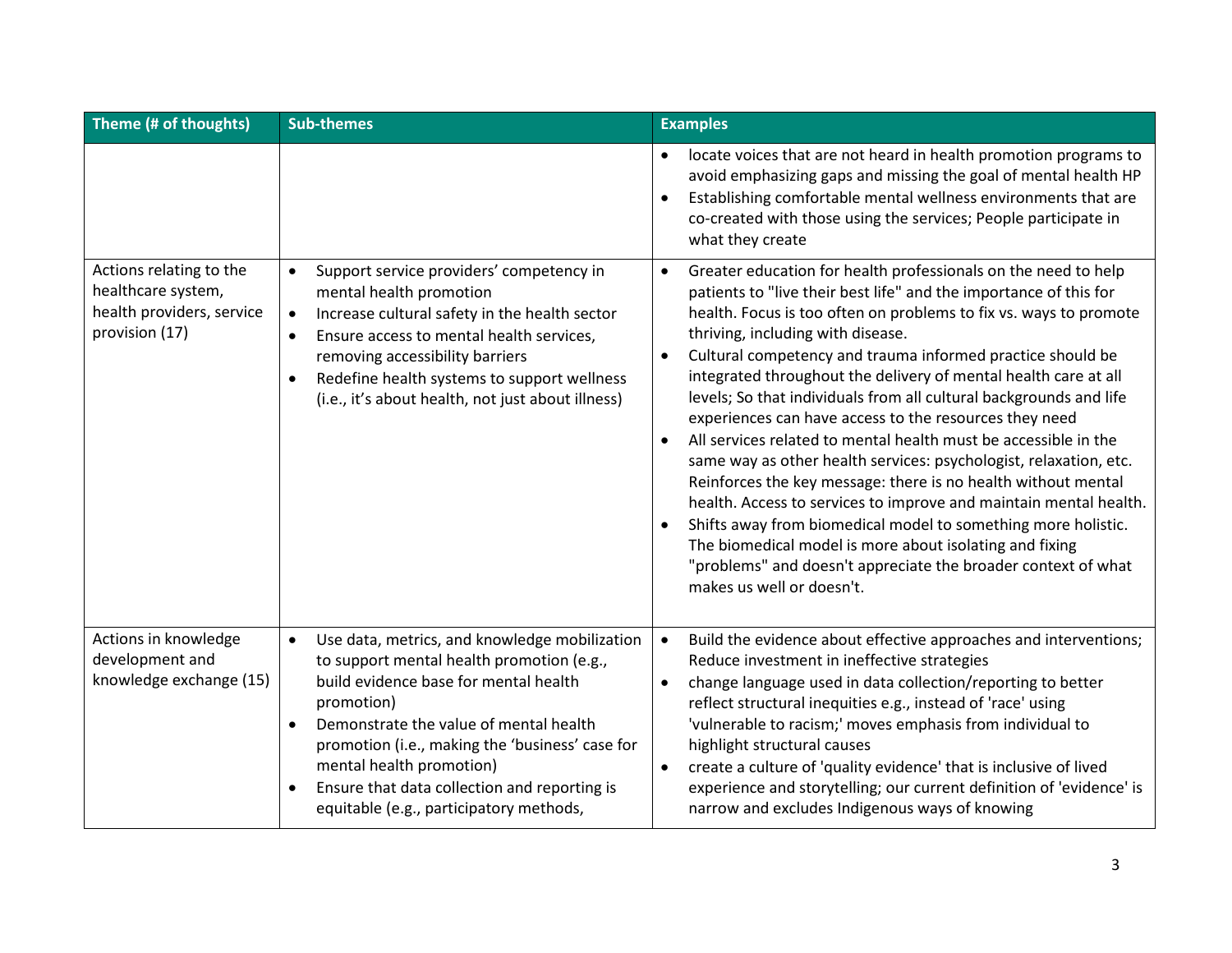| Theme (# of thoughts)                        | <b>Sub-themes</b>                                                                                                                                                                                                                                                                                               | <b>Examples</b>                                                                                                                                                                                                                                                                                                                                                                                                                                                                                                                                                                                                                                                                                                                                                                                                                                       |
|----------------------------------------------|-----------------------------------------------------------------------------------------------------------------------------------------------------------------------------------------------------------------------------------------------------------------------------------------------------------------|-------------------------------------------------------------------------------------------------------------------------------------------------------------------------------------------------------------------------------------------------------------------------------------------------------------------------------------------------------------------------------------------------------------------------------------------------------------------------------------------------------------------------------------------------------------------------------------------------------------------------------------------------------------------------------------------------------------------------------------------------------------------------------------------------------------------------------------------------------|
|                                              | supporting marginalized communities in their<br>knowledge mobilization efforts)<br>Ensure diversity in types of evidence and ways<br>of knowing<br>Set up knowledge hubs to facilitate<br>$\bullet$<br>relationships between those working in mental<br>health promotion                                        | Building capacity in vulnerable communities for data collection<br>$\bullet$<br>Highlighting inequity through data and info sharing- why are<br>$\bullet$<br>certain groups not doing as well as others? Then shifting to how<br>we can we change that.<br>Providing a business case that demonstrates the efficacy of<br>$\bullet$<br>working upstream of mental health issues; We tend to pay<br>attention when a situation is a crisis and then we react - this<br>approach doesn't provide a long-term solution and it strains the<br>system                                                                                                                                                                                                                                                                                                      |
| Actions in policy, systems<br>(15)           | Create policies inclusive of mental health<br>$\bullet$<br>promotion and monitor progress<br>Put children and youth at the centre of<br>$\bullet$<br>policymaking<br>Engage and empower youth and marginalized<br>communities as part of policy making<br>Identify systemic gaps and making inequity<br>illegal | A comprehensive policy approach that integrates mental health<br>$\bullet$<br>considerations in health systems, education, immigration,<br>employment; For actionable strategies to fill the gap<br>Lowering the voting age in Canada to 16 years; it is a vehicle to<br>$\bullet$<br>accelerate youth-centred policy making<br>Canada needs a national vision and strategy for promoting<br>$\bullet$<br>mental health that includes all people of Canada. There is no<br>guiding plan, mental health promotion needs to be brought to<br>the forefront and integrated into the fabric of our society.<br>Making inequitable policies illegal<br>$\bullet$<br>Focusing on health equity to lessen the gaps; Until we<br>$\bullet$<br>systematically identify all the gaps, we are having various<br>conversations without speaking the same language |
| Actions around funding<br>and resources (14) | Invest in promising or proven mental health<br>$\bullet$<br>promotion interventions<br>Increase resources for community-based or<br>$\bullet$<br>community-informed initiatives<br>Invest in mental health and mental health<br>$\bullet$<br>promotion on an ongoing basis (not just when<br>there is a crisis) | Establishing a resource base to fund additional programs that<br>$\bullet$<br>meet identified mental health promotion needs and also funding<br>for sectors outside of health per se. More resources are going to<br>be required to meet the needs and demands for mental health<br>promotion.                                                                                                                                                                                                                                                                                                                                                                                                                                                                                                                                                        |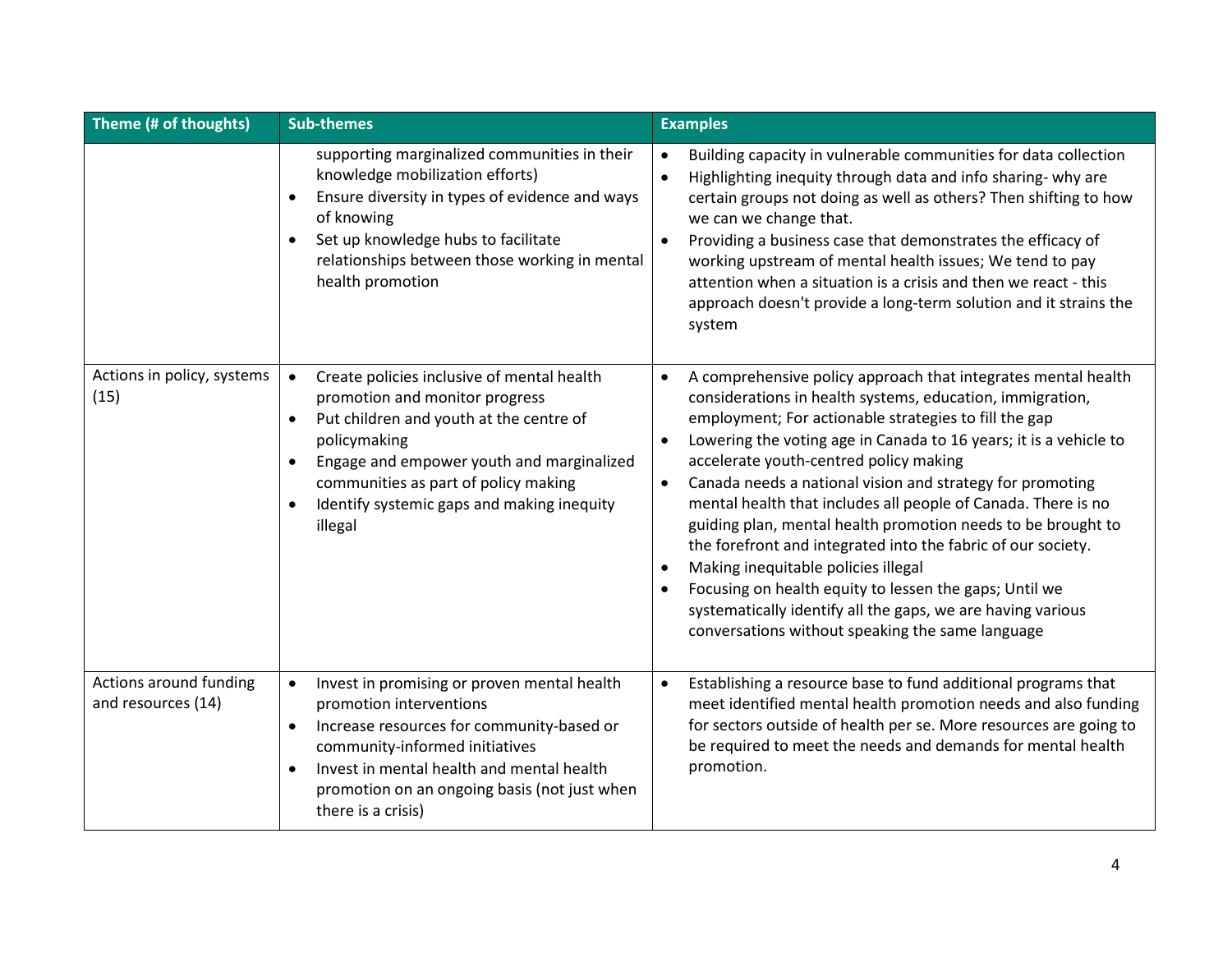| Theme (# of thoughts)                                                                     | <b>Sub-themes</b>                                                                                                                                                                                                                                                                                                                                                     | <b>Examples</b>                                                                                                                                                                                                                                                                                                                                                                                                                                                                                                                                                                            |
|-------------------------------------------------------------------------------------------|-----------------------------------------------------------------------------------------------------------------------------------------------------------------------------------------------------------------------------------------------------------------------------------------------------------------------------------------------------------------------|--------------------------------------------------------------------------------------------------------------------------------------------------------------------------------------------------------------------------------------------------------------------------------------------------------------------------------------------------------------------------------------------------------------------------------------------------------------------------------------------------------------------------------------------------------------------------------------------|
|                                                                                           |                                                                                                                                                                                                                                                                                                                                                                       | Self- determination and less red tape with funding programs; to<br>$\bullet$<br>allow communities to decide their own priorities for their own<br>populations.<br>Ongoing investment and action mental health shouldn't only be<br>$\bullet$<br>on the agenda on specific days or times of yearor during a<br>pandemic. We need to sustain the conversation                                                                                                                                                                                                                                |
| Actions in partnerships,<br>collaborations, co-<br>development,<br>multisectoral work (9) | Facilitate cross-sector or -jurisdiction<br>$\bullet$<br>collaboration; meaningful engagement, for<br>mental health promotion (e.g., to influence<br>social determinants of mental health)<br>Place more value on the importance of<br>$\bullet$<br>relationships (e.g., between participants and<br>practitioners or between youth leaders from<br>diverse cultures) | More/more creative partnerships between public health and<br>$\bullet$<br>other sectors that influence the SDoH (housing, social supports,<br>education, etc.). Those other sectors have levers we don't that<br>impact health and wellbeing, that could be channeled for health<br>promotion<br>Invest in building meaningful relationships among youth leaders<br>$\bullet$<br>from diverse cultures; This is how we begin to shift mental<br>models                                                                                                                                     |
| Actions focused on<br>communities,<br>community-level actions<br>(9)                      | Ensure adequate investment in community<br>$\bullet$<br>engagement, leadership, and self-<br>determination<br>Build a solid understanding of community<br>$\bullet$<br>needs and strengths                                                                                                                                                                            | emphasis on communities, groups leading change responsive,<br>$\bullet$<br>tailored and appropriate action for local situations<br>Identify the community needs, challenges and strengths. Knowing<br>$\bullet$<br>that will help us implement the strategies to overcome their<br>challenges and foster their strengths<br>Supporting the roles of people and individuals especially First<br>$\bullet$<br>Nations and Newcomers to their own mental health and wellness<br>promotion; There should not be huge gaps in service delivery for<br>these population like there are currently |
| Actions in school<br>settings/ for school-aged<br>(6)                                     | Incorporate mental health promotion as part<br>$\bullet$<br>of school curricula<br>Increase school mental health promotion<br>$\bullet$<br>supports and resources<br>Encourage school administrators and parent<br>groups to discuss mental health promotion                                                                                                          | School systems integrating mental wellness in curriculum and<br>$\bullet$<br>learning time. Young people spend a lot of time at school and we<br>need to model that mental health wellness is just as important<br>the other subject.<br>encourage PTAs, school councils and other caregiver engagement<br>$\bullet$<br>groups to discuss mental health promotion. MHP can be added to                                                                                                                                                                                                     |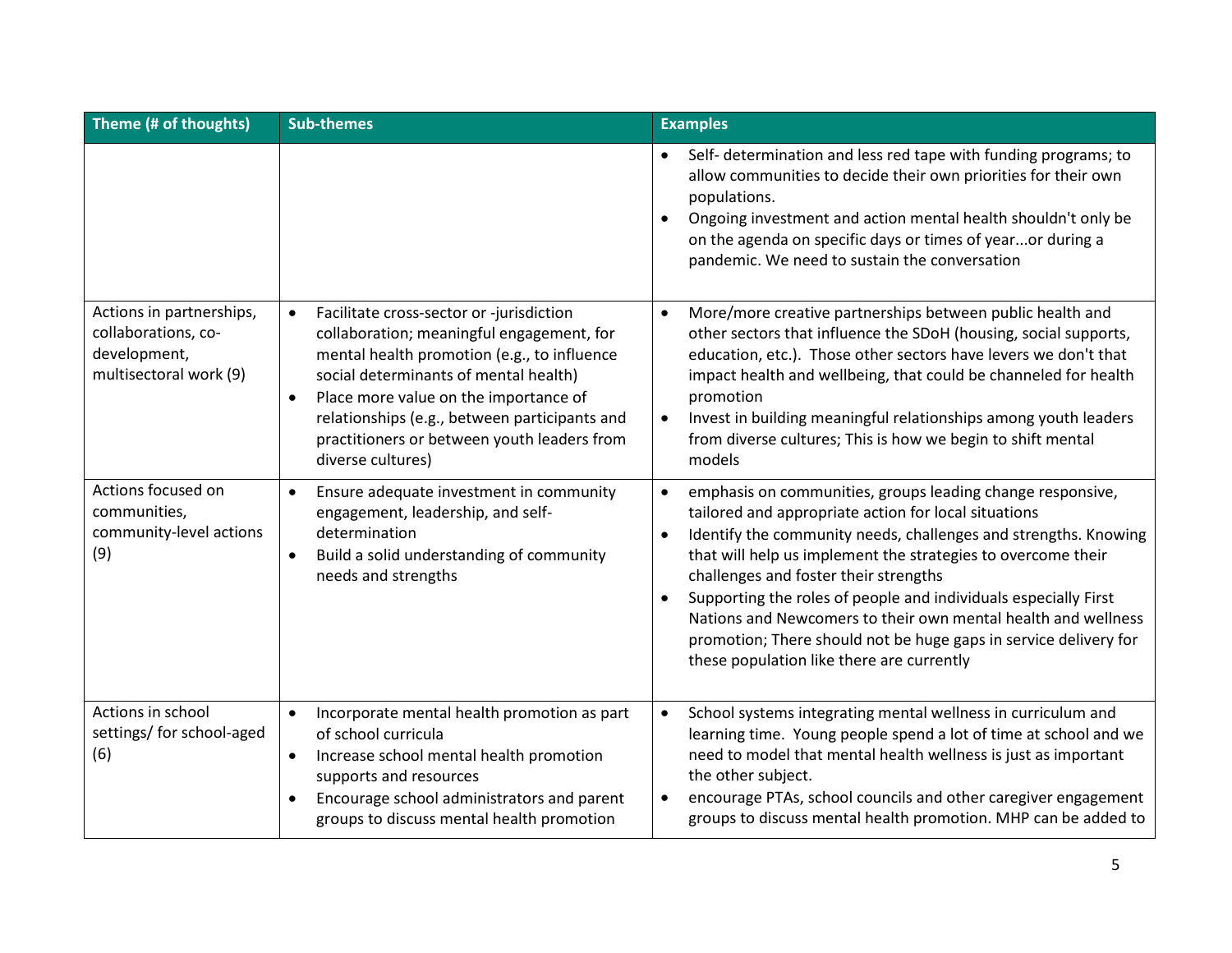| Theme (# of thoughts)                                                                 | <b>Sub-themes</b>                                                                                                                                                                                                                                                                                                                        | <b>Examples</b>                                                                                                                                                                                                                                                                                                                                                                                                                                                                                                                                                                                                                                                                                                                           |
|---------------------------------------------------------------------------------------|------------------------------------------------------------------------------------------------------------------------------------------------------------------------------------------------------------------------------------------------------------------------------------------------------------------------------------------|-------------------------------------------------------------------------------------------------------------------------------------------------------------------------------------------------------------------------------------------------------------------------------------------------------------------------------------------------------------------------------------------------------------------------------------------------------------------------------------------------------------------------------------------------------------------------------------------------------------------------------------------------------------------------------------------------------------------------------------------|
|                                                                                       | Examine education systems from the lens of<br>$\bullet$<br>health promotion                                                                                                                                                                                                                                                              | the roles of these orgs; A mental health agenda in these forums<br>helps normalize mental health conversations<br>Greater investment by the Ontario provincial government in<br>$\bullet$<br>guidance counsellors at schools. Each counsellor has too many<br>critical things to do, especially mental health; Upstream<br>investment will save heartache and increase productivity with<br>more youth able to use more of their talents and potential<br>throughout life                                                                                                                                                                                                                                                                 |
| Actions around including<br>Indigenous knowledges,<br>leadership, perspectives<br>(5) | Ground governance models in Indigenous<br>$\bullet$<br>knowledge<br>Include Indigenous worldviews in shared<br>$\bullet$<br>understanding of mental health promotion<br>Include Indigenous knowledge and ways of<br>$\bullet$<br>knowing as part of 'quality evidence/ data<br>collection'<br>Empower Indigenous youth to become leaders | governance models that are grounded in Indigenous wellness<br>$\bullet$<br>models; we need to create a new social contract, and this is a<br>way forward<br>developing a shared understanding of mental wellness as hope,<br>$\bullet$<br>meaning, purpose, belonging; successful change requires shared<br>understandings and for mental wellness must be inclusive of all<br>cultures<br>create a culture of 'quality evidence' that is inclusive of lived<br>$\bullet$<br>experience and storytelling; our current definition of 'evidence' is<br>narrow and excludes Indigenous ways of knowing<br>Empower Indigenous youth to take their place as leaders at all<br>$\bullet$<br>levels of government; Their talent is underutilized |
| Actions at the practice,<br>program level (3)                                         | Use trauma-informed and/ or resiliency-<br>$\bullet$<br>informed approaches<br>Address power dynamics within programs<br>$\bullet$<br>Create safe spaces (including culturally safe)<br>$\bullet$                                                                                                                                        | Supporting NGOs, schools and medical systems to uptake trauma<br>$\bullet$<br>and resiliency informed practice (TRIP) as foundational to "first,<br>do no harm;" Too often we look at (and punish/ban) people's<br>behaviours, without regard to what evokes them. Staying<br>engaged=Better outcomes.<br>Focus on the importance of relationships between practitioners<br>$\bullet$<br>and participants. Avoid the label of experts, everyone can be an<br>expert on themselves; Opportunities to demonstrate Kindness<br>and compassion are key for creating spaces for honest reflection                                                                                                                                              |